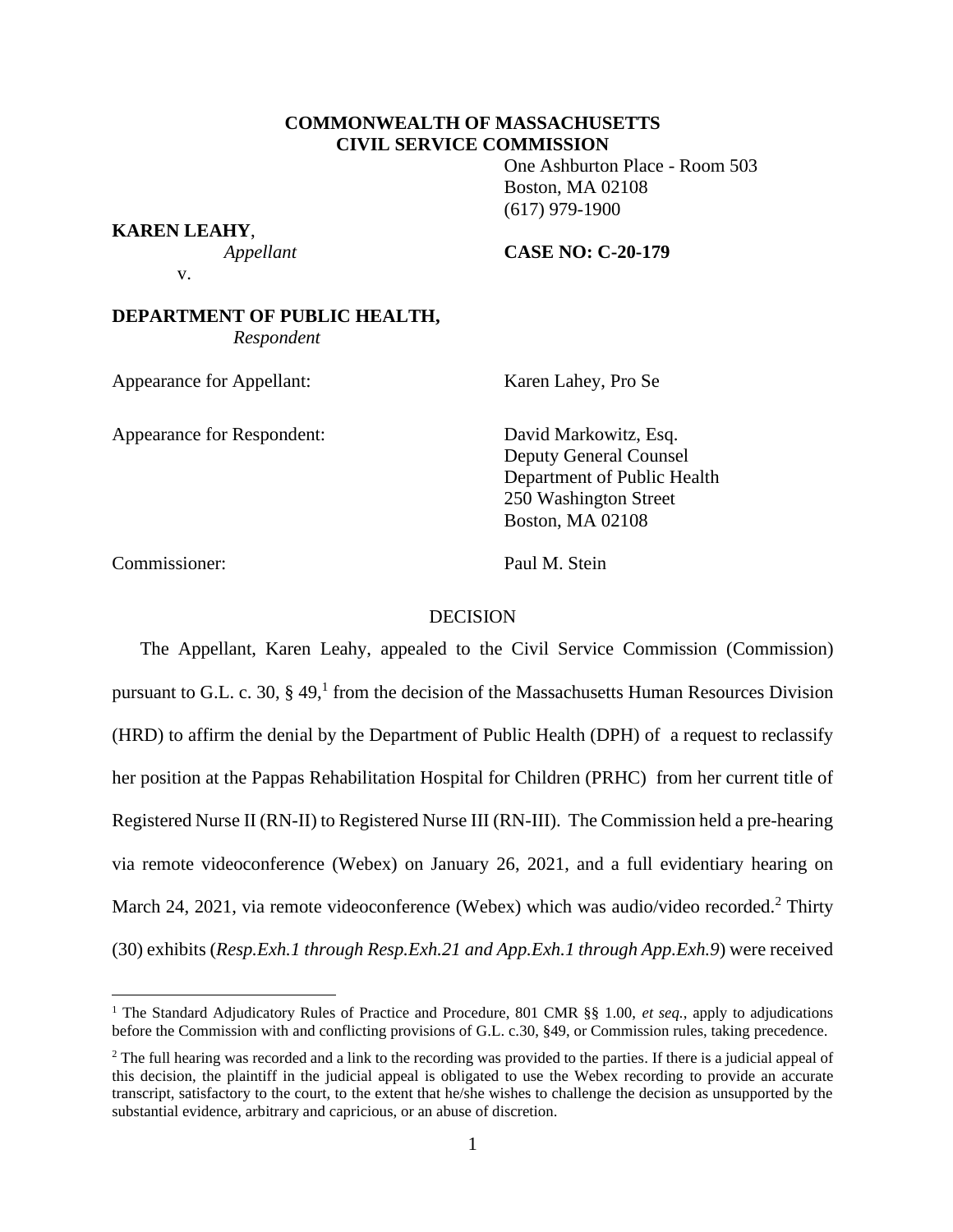in evidence. Both parties waived filing Proposed Decisions. For the reasons stated, this appeal is allowed.

# **FINDINGS OF FACT**

Based on the Exhibits entered into evidence and the testimony of the following witnesses:

### *Called by DPH*:

- Donna Nickerson, RN-VI, PRHC Assistant Director of Nursing
- Mary Connelly, EOHHS Classification and Compensation Lead

# *Called by the Appellant:*

- Karen Leahy, RN-II, PRHC, Appellant
- Debra Beaudette, RN V, PRHC Nurse Manager
- Dawn Beaulieu, RN-III, PRHC

and taking administrative notice of all matters filed in the case, pertinent law and reasonable inferences from the credible evidence, a preponderance of evidence establishes these facts:

1. PRHC is a pediatric chronic care hospital providing coordinated medical, rehabilitative,

educational and other therapies in a hospital-based environment to patients ages 8-22 with physical disabilities which require medical management, assisting them to achieve their optimal level of independence in all aspects of life. There are currently approximately 60 to 70 patients who are housed in one of four units (with approximately 7 to 27 patients in a single unit). All patients attend school located on the hospital grounds operated by the Massachusetts Department of Elementary & Secondary Education. (*Administrative Notice [\[https://www.mass.gov/locations/](https://www.mass.gov/locations/%20pappas-rehabilitation-hospital-for-children)  [pappas-rehabilitation-hospital-for-children\]](https://www.mass.gov/locations/%20pappas-rehabilitation-hospital-for-children); Testimony of Appellant, Nickerson, Beaulieu & Beaudette*)

# The PRHC Nursing Staff - 2011 to 2020

2. The patient units are staffed with approximately 90 nursing staff, including RNs, LPNs (Licensed Practical Nurses) and NAs (Nursing Assistants) on three shifts (Days -7:00 am to 3:30 pm; Evenings – 3:00 pm to 11:30 pm; and Nights – 11:00 pm to 7:00 am). Each shift is managed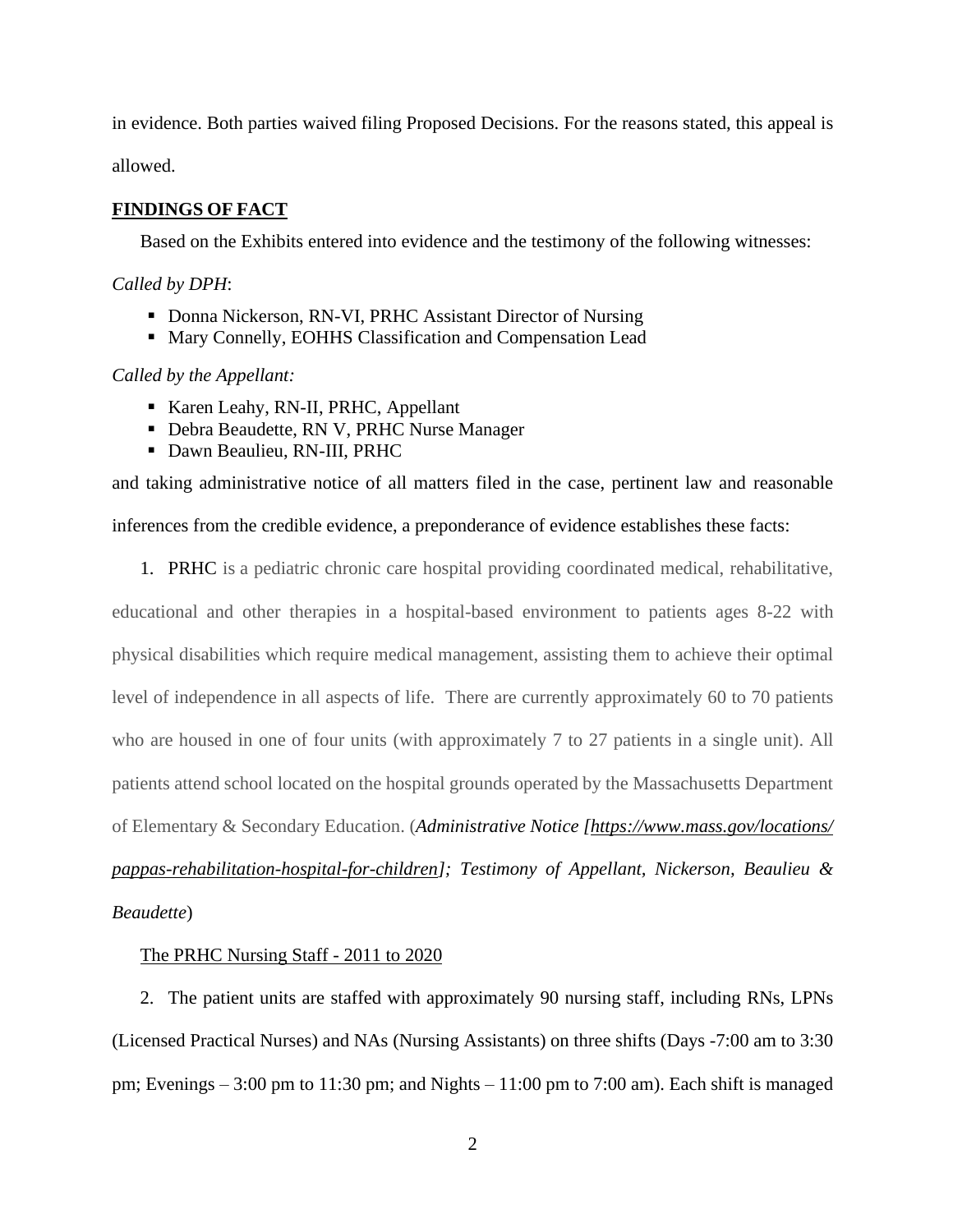under the direct supervision of a charge nurse who reports to a Nurse Manager or Unit Supervisor (with 24/7 responsibility over all three shifts), who, in turn, report to the Assistant Director of Nursing. (*Resp.Exhs.12 through 16 & 19; Testimony of Appellant, Nickerson, Beaulieu & Beaudette)*

3. From 2011 until approximately 2016, the Day Shift had two (2) RN-Vs, one of whom served as Nurse Manager of three units and one who served as Nurse Manager of two units plus the School. (*Resp.Exhs.12 & 19)*

4. In 2011, all Day Shift charge nurses, as well as the School Nurse, were RN-IIIs. The Day Shift unit charge nurses were responsible for three (3) to five (5) direct reports (RNs, LPNs  $\&$ NAs). The RN-III School Nurse was responsible for two direct reports, neither of whom was an RN (rather, an LPN & NA). (*Resp.Exh.19*)

5. In 2012, the Appellant, Karen Leahy, an RN-II, was assigned to the position of charge nurse on the Ross Unit and another RN-II was assigned as the charge nurse on Nelson I (both positions that had previously been held by an RN-III). Their direct reports included LPNs and NAs but no RNs. (*Resp.Exhs.1 & 20; Testimony of Appellant*)

6. As of October 2015, Ms. Leahy remained in the position of a Day Shift unit charge nurse with two direct reports (LPN & NA). All other Day Shift unit charge nurses were RN-IIIs. The School Nurse was also an RN-III but no longer had any direct reports. (*Resp.Exh.12*)

7. By October 2020, the Day Shift had an RN-V Nurse Manager [Debra Beaudette] and two (2) RN-IV Unit Supervisors [Donna Connaughton and Theresa Beardsworth]).

• RN-V Nurse Manager Beaudette supervised a single unit, which had a vacancy in the RN-III Day Shift position, two RN-IIs and one NA; she also supervised the Day Shift "floaters" (then an RN-II and two NAs).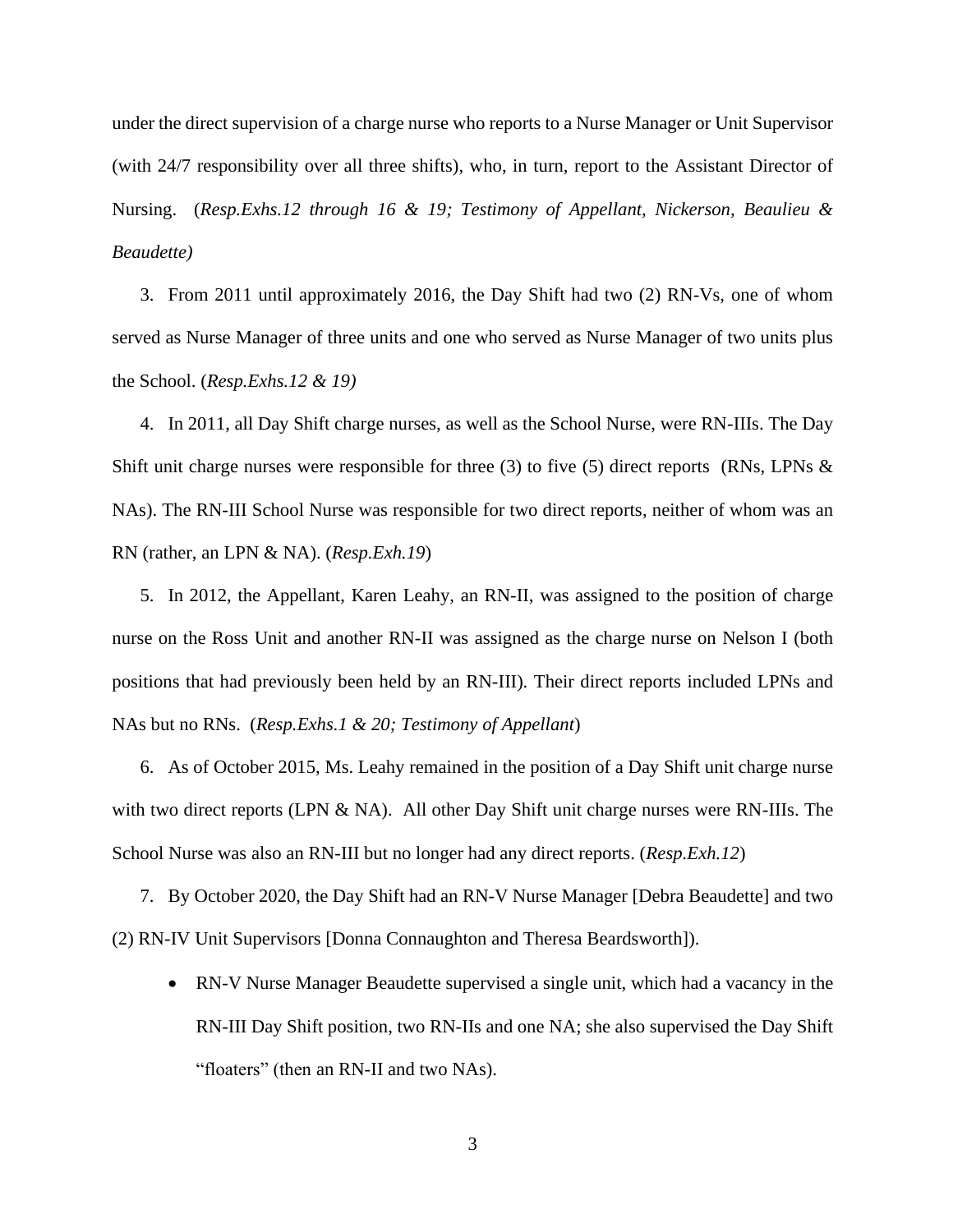- RN-IV Unit Supervisor Connaughton supervised a single unit staffed by two RN-II day shift nurses, an LPN and four (4) NAs.
- RN-IV Unit Supervisor Beardsworth supervised three units and the School Nurse, the position then held by Ms. Leahy. (*Resp.Exh.13; App.Exhs.2 &7*)

8. As of October 2020, the Evening Shift was staffed by two additional RN-IV Hospital Supervisors along with the Nurse Manager and two Unit Supervisors.

- One unit had an assigned RN-III charge nurse and two (2) RNs, two LPNs and 4 NAs.
- Three units had two (2) RN-IIs and two (2) or more NAs; one also had an LPN.
- The "floaters" included one RN-II, one LPN and one NA. *(Resp. Exh. 15)*

9. As of October 2020, the Night Shift was supervised by an RN-IV Hospital Supervisor in addition to the RN-V Nurse Manager and two RN-IV Unit Supervisors. The only RN-III on the Night Shift was Dawn Beaulieu, assigned as a "floater" in 2016 with no direct reports. Only one Night Shift unit had more than one RN-II. (*Resp.Exhs.16 & 21; Testimony of Appellant & Beaulieu*)

### Ms. Lahey's Work as the PRHC School Nurse

10. In June 2017, Ms. Leahy expressed an interest in transferring from her position as a unit charge nurse to fill the open position of School Nurse and she was selected. The transfer did not result in any change in shift, title or pay. (*App.Exhs.1 &2: Testimony of Appellant*)

11. The school day runs from 8:30 am to 3:30 pm. Ms. Leahy reports to work at 7:00 am and, when assigned, serves as a unit charge nurse until school starts. Prior to the start of each school day, Ms. Leahy must spend approximately an hour to research the written nursing reports prepared at the change of shift (Day to Evening; Evening to Night; Night to Day) for all patients across all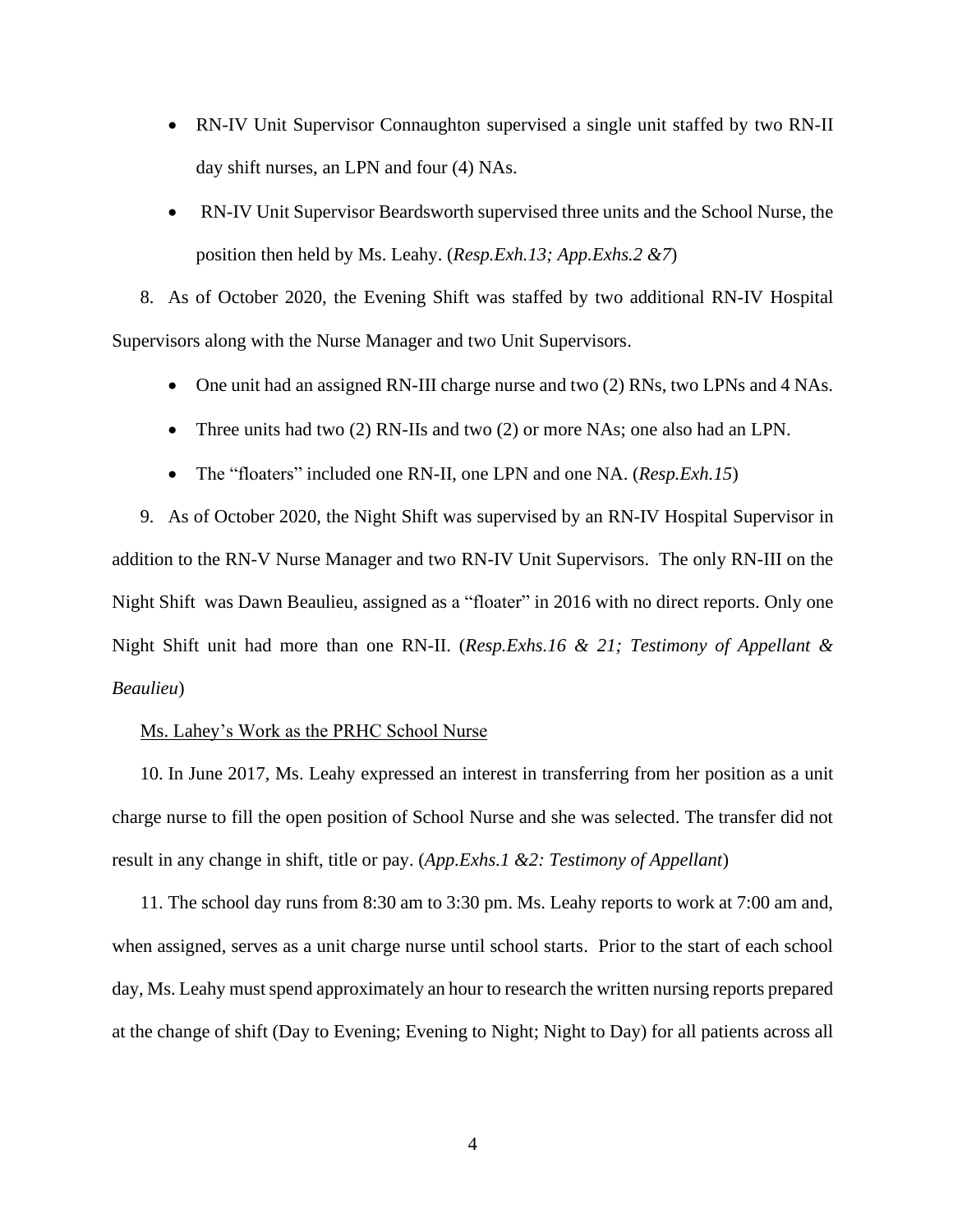units.<sup>3</sup> She needs this information so that she is current, and can update the school staff on the medical condition and needs of all 60-plus patients while they are in school, which includes medication and other doctor's treatment orders, changes in diet and therapy, history of seizures, all of which are regularly subject to change. She is the first line for all nursing and medical issues, as well as concerns about physical therapy, occupational therapy, dietary and disability needs which she manages herself or refers to the appropriate personnel for assistance or guidance. (*App.Exh.2; Resp.Exhs.3 & 8; Testimony of Appellant, Nickerson, Connelly, Beaudette & Beaulieu*)

12. As the School Nurse, Ms. Leahy reports to RN-IV Unit Supervisor Beardsley. She generally works independently, estimating that she consults with her supervisor about 5% of the time. Ms. Lahey has no direct reports for whom she is responsible to prepare evaluations (EPRSs). She does exercise daily functional supervision over the 1 to 3 RNs, 1 to 3 LPNs and 12 NAs assigned to her during the school day. She also supervises up to 72 Educational Assistants (EAs), also known as Easter Seals due to their funding source, who provide "one-to-one" support to facilitate the learning of patients with disabilities. (*App.Exhs.2 & 7; Resp.Exhs.3, 8 & 11; Testimony of Appellant & Connelly*)

13. The school is open daily during the regular school year, save for weekends and holidays. During the summer, Ms. Leahy devotes most of her day to similar duties as part of her oversight of the day-long summer activities for the entire patient census at multiple venues, which includes the waterfront, pool, and barn. (*Testimony of Appellant*)

<sup>&</sup>lt;sup>3</sup> This review of the entire patient population compares with the 5 to10 minute oral report that an incoming unit charge nurse receives from the outgoing charge nurse at each shift change covering the specific 7 to 27 patients on that particular unit. (*Testimony of Appellant & Beaudette*)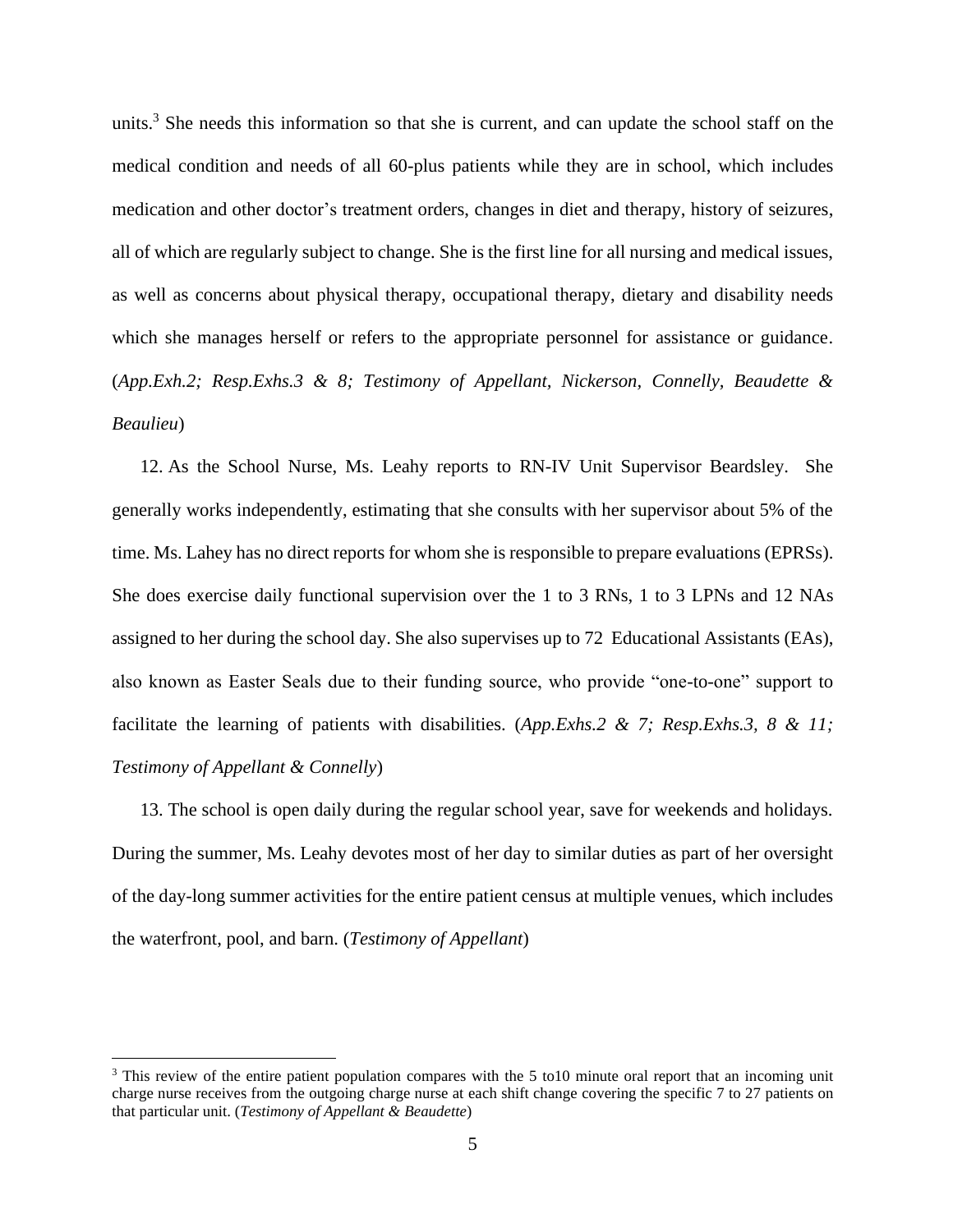14. In July 2020, Ms. Leahy submitted a request to the Executive Office of Health and Human Services (EOHHS) for reclassification of her position from that of RN-II to RN-III. She completed the required Interview Guide and responded to various follow up questions from the EOHHS Classification and Compensation Lead assigned to review her request. (*Resp.Exhs.1 through 6; App.Exh.2; Testimony of Appellant & Connelly*)

15. By letter from Ms. Connelly dated October 13, 2020, Ms. Leahy was informed that her request for reclassification was denied because Ms. Connelly had concluded that Ms. Leahy did not perform the duties of an RN-III because she did not provide nursing care to patients "across all shifts" or perform the other duties of an RN-III and that the majority of her duties were consistent with that of an RN-II. (*Resp.Exh.7: Testimony of Connelly*).

16. Ms. Leahy contested the denial of her reclassification request and appealed for review by the Massachusetts Human Resources Division (HRD). (*Resp.Exhs. 8 & 9*)

17. By letter dated December 8, 2020, Ms. Leahy was informed that HRD concurred with EOHHS that "the duties being performed by you do not warrant the reallocation of your position and, therefore, we must deny your appeal." (*Resp.Exh.9*)

18. Ms. Leahy thereafter duly filed a timely appeal from HRD's decision to this Commission. (*Claim of Appeal*)

#### Registered Nurse Classification Specification

19. The Classification Specification for the Registered Nurse series was promulgated by HRD on July 1, 1987. The basic purpose of the work of incumbents in this series is "to provide primary nursing care to patients in in-patient or out-patient hospital units, clinics, infirmaries or similar institutions. There are two "professional" levels and four "supervisory" levels within the series:

RN I is the entry-level professional job in the series. *RN-II is the second-level professional job in the series*.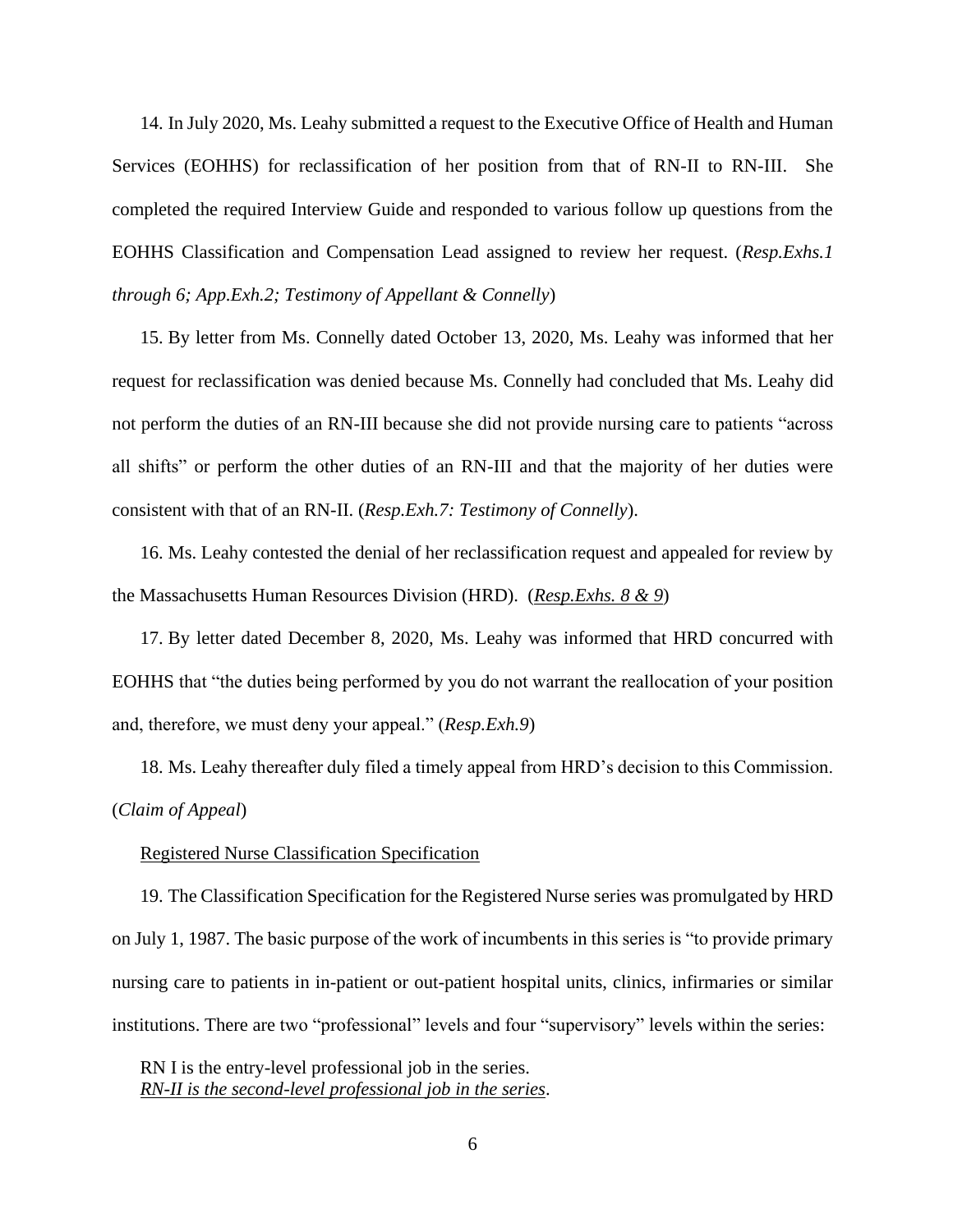*RN-III is the first-level supervisory job in the series* RN- IV is the second-level supervisory job in the series RN-V is the third-level supervisory job in the series RN-VI is the fourth level supervisory job in the series

(*Resp.Exh.10*) (*emphasis added*)

20. The duties common to all levels in the series include providing primary nursing care and psychosocial support to patients, establishing plans of patient care, handing complaints by patients, admitting and discharging patients, reporting changes to patients; condition, responding to health and safety issues and preparing pertinent documentation. RNs at all levels must exercise independent judgment. (*Resp.Exh.10*)

21. In addition to the duties common to all levels, the Registered Nurse Classification Specification provides that an RN-II also:

1. *Performs duties of charge nurse on a ward or unit for a single shift* on a regular basis

2. May instruct ward or unit personnel in nursing techniques, procedures and equipment. (*Resp.Exh.10*) (*emphasis added*)

22. The additional duties specified for an RN-III in the Registered Nurse Classification Specification include:

- 1. *Oversee the nursing care of patients on assigned ward or unit for all shifts* by insuring [sic] the development of an individual care plan for each patient, by marking [sic] nursing assignments, and by providing staff instruction and educational conferences to insure [sic] continuity of care and compliance with facility standards and regulations.
- 2. *Evaluate nursing activities on all shifts by reviewing patient charts*, observing nursing care, and visiting patients to insure [sic] that nursing care is carried out as directed, and treatment is administered in accordance with physicians' instructions.
- 3. *Coordinate the implementation of clients' individual treatment service plans,* as determined by an interdisciplinary team, by conferring with appropriate health care professionals in a hospital or institution; may serve as interdisciplinary team leader.
- 4. Coordinate the clinical and administrative activities of clinics by utilizing available resources, including personnel, equipment, etc., in order to make appropriate referrals and initiate necessary follow-up care.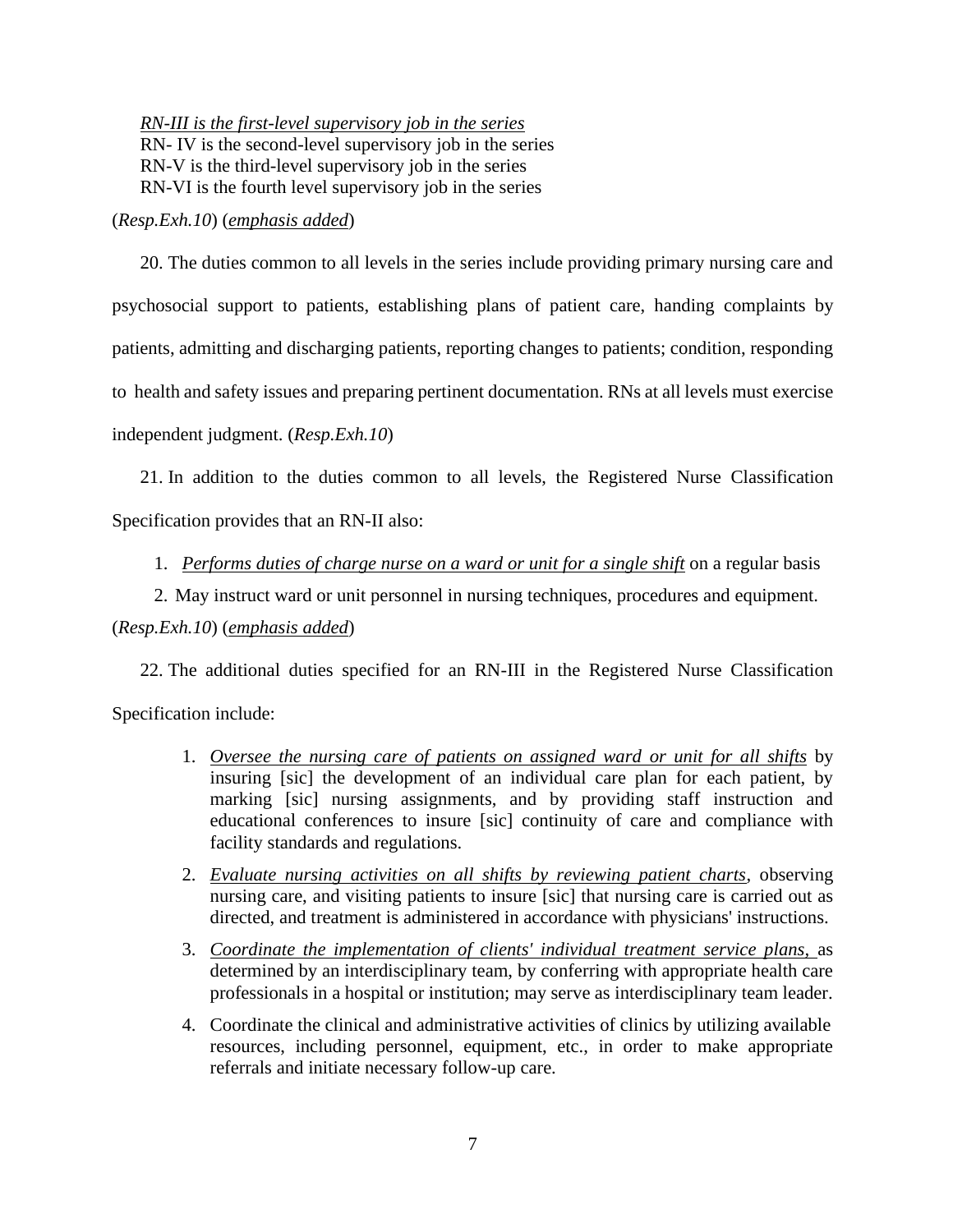- 5. Provide nursing services, such as infection control and employee health, on an institution-wide basis.
- 6. Coordinate the clinical and administrative activities of community-based facilities, such as halfway houses, community residences and inter- mediate care facilities.

### (*Resp.Exh.10*) (*emphasis added*)

23. In terms of supervision, the Registered Nurse Classification Specification provides:

Registered Nurse I: Incumbents of positions at this level exercise direct superv1s1on (i.e., not through an intermediate supervisor) over 1-5 licensed practical nurses and over 1-5 ancillary personnel such as ward clerks, mental health assistants, attendant nurses, orderlies, and/or volunteer personnel.

Registered Nurse II: Incumbents of positions at this level exercise direct supervision (i.e., not through an intermediate supervisor) over 1-5 licensed practical nurses and 1- 5 ancillary personnel such as ward clerks, mental health assistants, attendant nurses, orderlies, and/or volunteer personnel. May upon assignment exercise functional supervision (i.e., over certain but not all work activities, or over some or all work activities on a temporary basis) over 1-5 registered nurses.

Registered Nurse III: Incumbents of positions at this level exercise direct supervision (i.e., not through an intermediate supervisor) over 1-5 registered nurses, 1-5 licensed practical nurses, and 1-5 ancillary personnel such award clerks, mental health assistants, attendant nurses, orderlies, and/or volunteer personnel.

(*Resp.Exh.10*)

### Assigned Nursing Duties at PRHC

24. The Form 30s (job descriptions) and EPRS forms (personnel evaluations) for the RN-II

and RN-III positions generally track the Classification Specifications. (*Resp.Exhs11, 17 & 21;* 

*App.Exh.7*)

25. The 2010 version of the Form 30 for a PRHC RN-II specifies the duties are to "render primary care to patients establish plans of nursing care for patients, with both short- and longterm goals; provide psychosocial support to patients, respond to inquiries regarding patient's progress, and related work as required in an interdisciplinary setting.' An RN-II supervises a direct reporting staff of LPNs, attendant nurses, ward clerks and volunteers, and exercises functional supervision of 1 to 5 RNs.(*Resp.Exh.17*)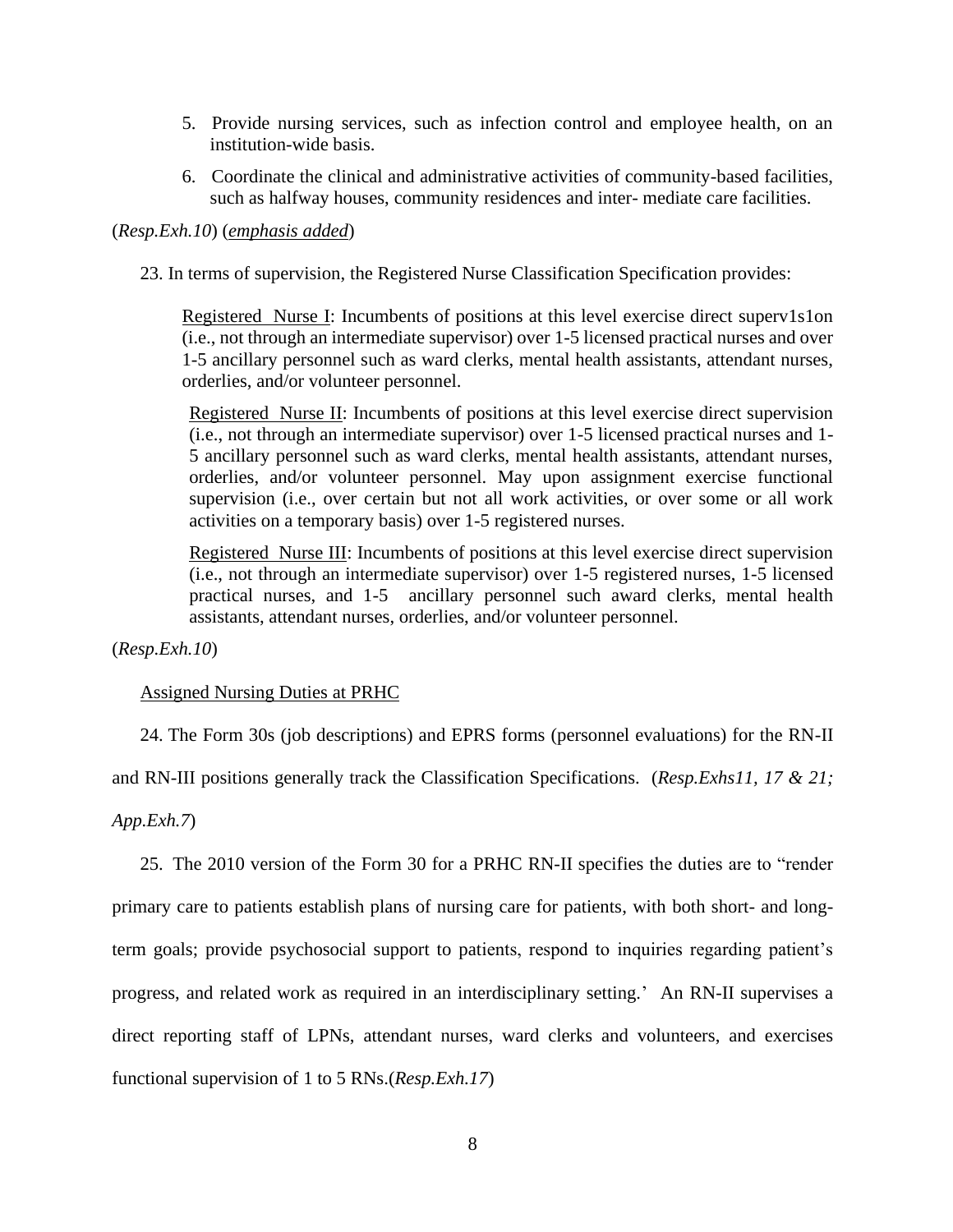26. The 2016 version of the Form 30 for a PRHC RN-III specifies that a nurse in that position "provides and supervises the provision of direct nursing care and treatment to pediatric patients of a unit [of a state hospital] by participating as a member of the multi-disciplinary team; assessing health care and educational needs of patients and their families, assisting in admission and discharge of patients, facilitating rehabilitation and supervising assigned staff" and other work as required. RN-IIIs work under the direction of an RN of higher grade and have RN-Is, RN-IIs, LPNs and NAs as direct reports and indirect supervision of other LPNs and NAs.(*Resp.Exh.21*)

27. Ms. Leahy's EPRS forms specify that, as part of her primary duties, she "performs duties of charge nurse on unit for a single shift" and "directs nursing care of patients on assigned unit by developing/reviewing/revising an individual care plan for each patient, making nursing assignments and holding conferences with staff regarding patient's/students need to insure continuity of care and compliance with facility standards and regulations, provides nursing assessment for Evaluation Team meeting." (*Resp.Exh.11: App.Exh.7*)

28. At PRHC, there is a separate department responsible for infection control, for staff health care and clinics, so none of the RNs who work on an assigned unit provide those services on an "institution-wide" basis as part of their regular duties. Similarly, none of the RNs at PRHC are assigned duties involving the clinical or administrative activities of community-based facilities. (*Resp.Exh.3; Testimony of Appellant, Nickerson, Beardsley and Beaulieu; App.Exh.5*)

29. RN-IIs who are assigned as a charge nurse at PRHC receive a pay differential above the pay rate for an RN-II but below what an RN-III charge nurse would receive. (*Testimony of Appellant & Beaulieu*)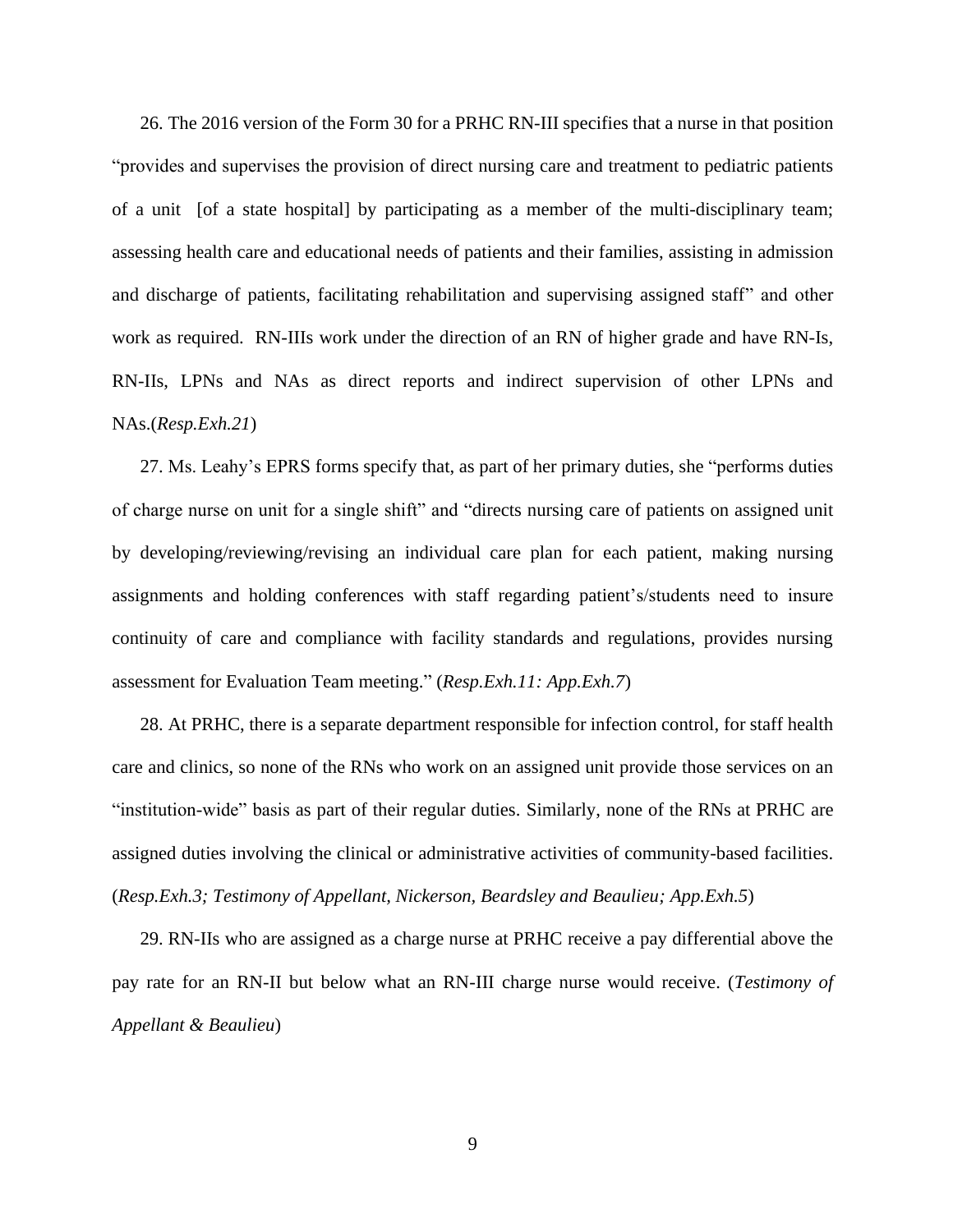#### **APPLICABLE LAW**

Section 49 of G.L.c.30 provides:

"Any manager or employee of the commonwealth objecting to any provision of the classification affecting his office or position may appeal in writing to the personnel administrator. . . Any manager or employee or group of employees further aggrieved after appeal to the personnel administrator may appeal to the civil service commission. Said commission shall hear all appeals as if said appeals were originally entered before it. If said commission finds that the office or position of the person appealing warrants a different position reallocation . . . it shall be effective as of the date of appeal . . ."

"The determining factor of a reclassification is the distribution of time that an individual spends performing the function of a job classification." Roscoe v. Department of Environmental Protection, 15 MCSR 47 (2002). In order to justify a reclassification, an employee must establish that she is performing distinguishing duties encompassed within the higher-level position the majority of the time. See, e.g., Pellegrino v. Department of State Police, 18 MCSR 261 (2005) (at least 51%); Morawski v. Department of Revenue, 14 MCSR 188 (2001) (more than 50%); Madison v. Department of Public Health, 12 MCSR 49 (1999) (at least 50%); Kennedy v. Holyoke Community College, 11 MCSR 302 (1998) (at least 50%). What must be shown is that Ms. Leahy performs the "distinguishing duties" of an RN-III a majority her time and, in making this calculation, duties which fall within both the higher and lower title do not count as "distinguishing duties." See Lannigan v Department of Developmental Services, 30 MCSR 494 (2017)

### **ANALYSIS**

Ms. Leahy occupies a unique position at PRHC. As the PRHC School Nurse, as DPH contends, she is principally performing duties substantially equivalent to that of a charge nurse more than 50% of her time. However, both an RN-II and an RN-III may serve in the position of an RPHC charge nurse, so that particular function is not a level-distinguishing duty that, alone,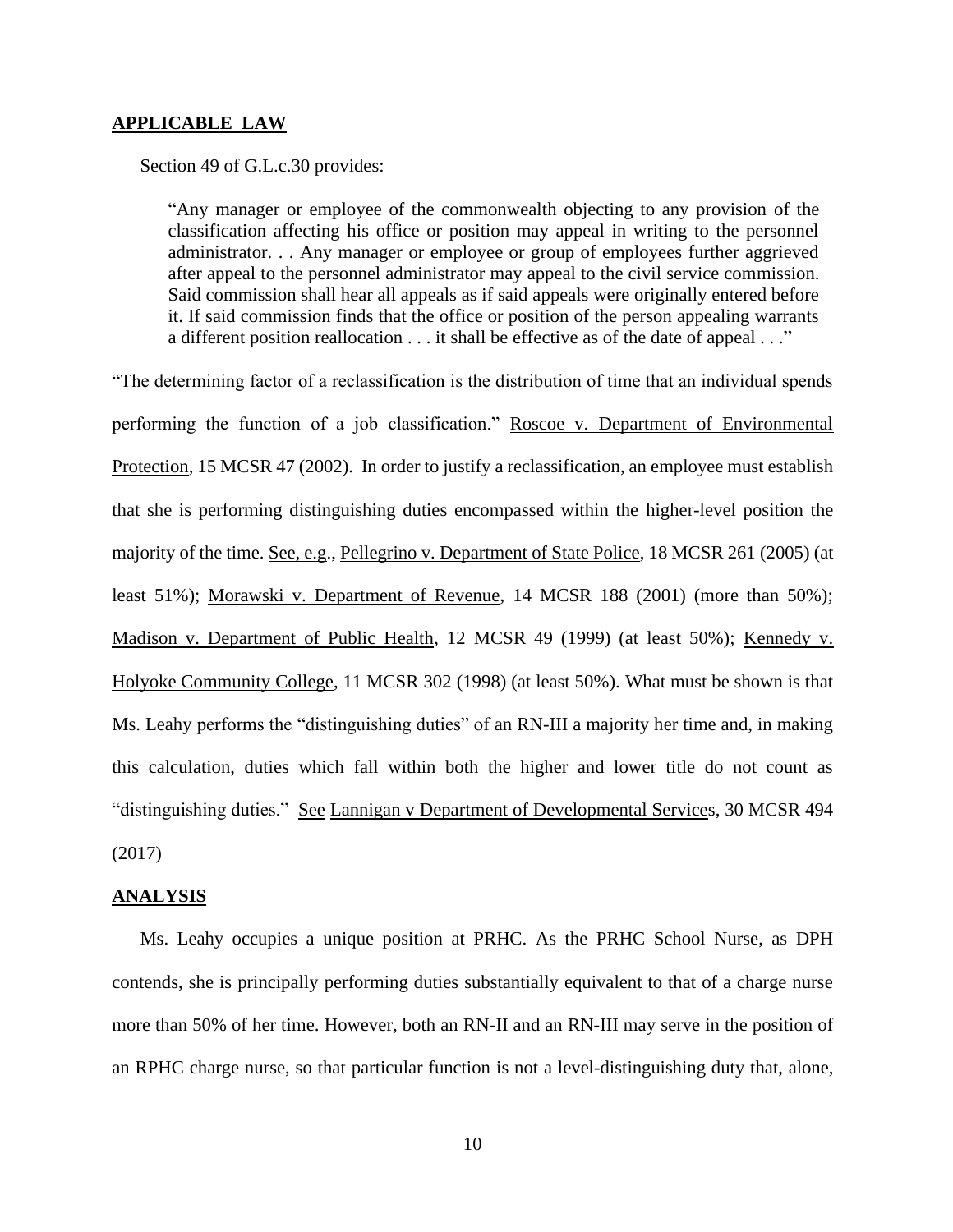resolves the issue of which position she is performing. Thus, I turn to the other distinguishing duties of the two titles.

First, there are three level distinguishing duties in the Classification Specification of an RN-III that none of the PRHC unit RN-IIIs perform – Duty 4 related to clinics; Duty 5 related to institution-wide infection control and employee health; and Duty 6 related to interaction with community-based facilities. Moreover, the PRHC Form 30 for the position of an RN-III does not include these duties. Thus, the fact that Ms. Leahy also does not perform these duties does not distinguish her job from those of any of the other PRHC RN-IIIs.

Second, according to the Classification Specification, both an RN-II and RN-III exercise direct responsibility over LPNs and NAs, and what is supposed to distinguish them in terms of direct supervision is that an RN-III also has one or more RNs as direct reports, while an RN-II may exercise "functional supervision" of other RNs over "certain but not all work activities" or over "some or all work activities on a temporary basis". In practice, however, at PRHC, these distinctions have not been strictly observed. As Dawn Beaulieu testified, as an RN-III "floater", she does not have any direct reports, although her Form 30 indicates that she should, and the 2020 organization chart indicated that she had one LPN direct report, which turned out to be incorrect.

Third, the PRHC organization charts for School Nurse show that the nurse who held the position before Ms. Leahy was an RN-III and had two direct reports from 2011 through 2014, but neither subordinate was an RN.

Fourth, all the RN-IIIs at PRHC are assigned to a specific shift and do not have responsibility for patient care "across all shifts" as described in the Classification Specification. That responsibility is vested with the RN-IVs and RN-V at the next higher level of supervision over the RN-IIIs and RN-IIs assigned to a specific unit and shift. As School Nurse, Ms. Leahy must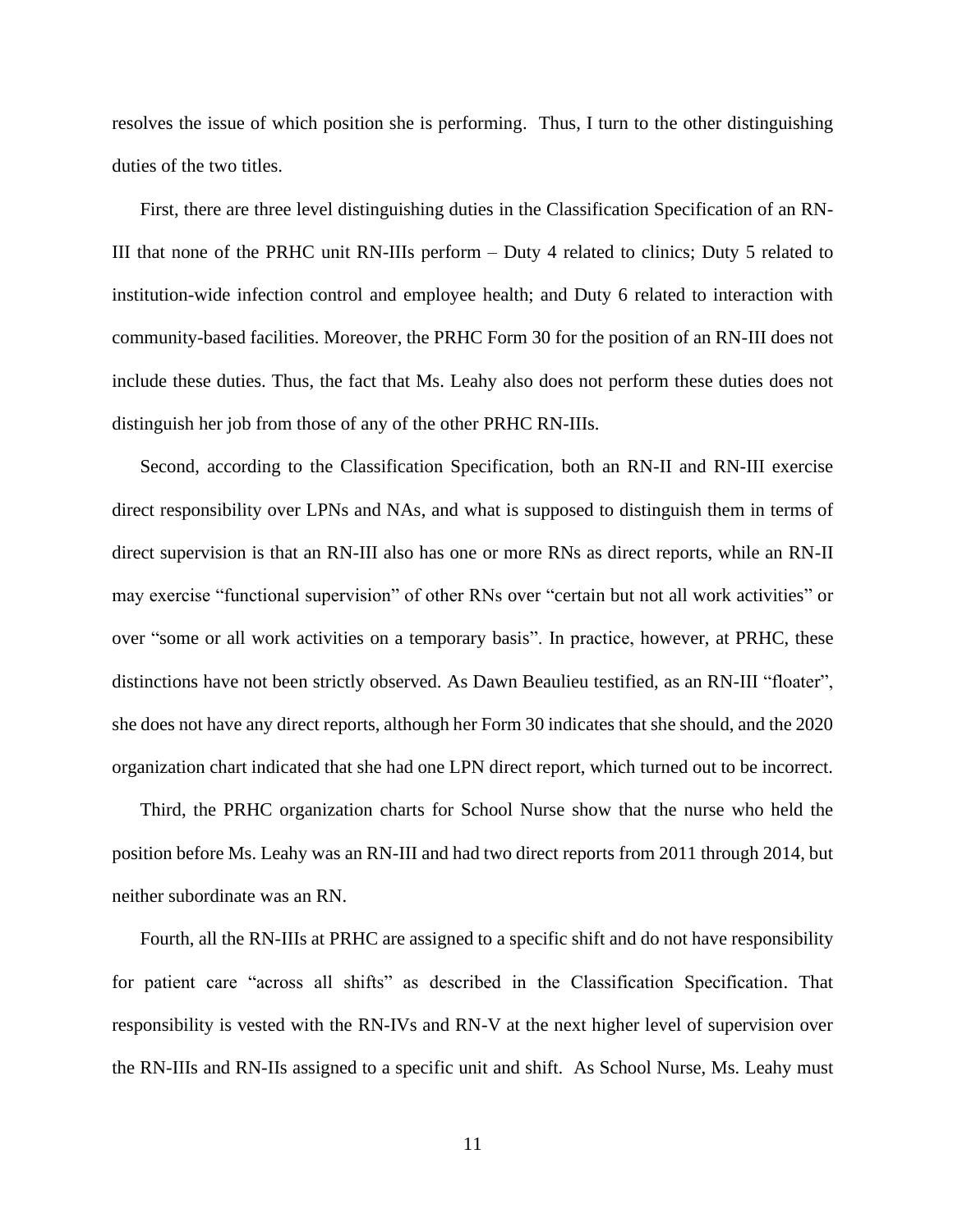review the reports <u>from all shifts</u> each day; she has "charge" of the entire census of patients from all units (as opposed to shift nurses who are responsible for 7 to 27 patients in a single unit) and "functional supervision" over all staff (including RNs, LPNs, NAs and others) assigned to the school, five days a week, seven hours a day. During the summer, she is coordinating patient care for the entire patient population engaged in activities at multiple locations around the campus. Those duties carry considerably more functional responsibility "across all shifts" than many of the unit shift charge nurses, more than the limited "temporary" or "partial" responsibility described in the RN-II Classification Specification, and more responsibility than the RN-III floater on the Night Shift. Thus, Ms. Leahy's duties are far closer to the description of responsibility "across all shifts" than any PRHC nurse below an RN-V nurse manager or the RN-IV unit and hospital supervisors.

Fifth, Ms. Leahy reports to an RN-IV, so restoring the position of School Nurse to an RN-III does not present organizational issues that would arise if she would be reporting to a supervisor of equal or lower rank.

In sum, as the PRHC School Nurse, Ms. Lahey has charge of 60 or more patients and a considerable staff assigned to the school five days a week. Unlike shift nurses, who are responsible for giving or received a 5-to-10-minute oral report at the change of shift, Ms. Leahy must spend an hour or more each school day to keep abreast of changes in all 60+ patients' care plans across all shifts and, then manage and coordinate their care throughout the school day. In the unique position that she occupies at PRHC, the majority of her duties are most properly described to be more consistent with the responsibilities of an RN-III (the title that her predecessor held) than an RN-II.